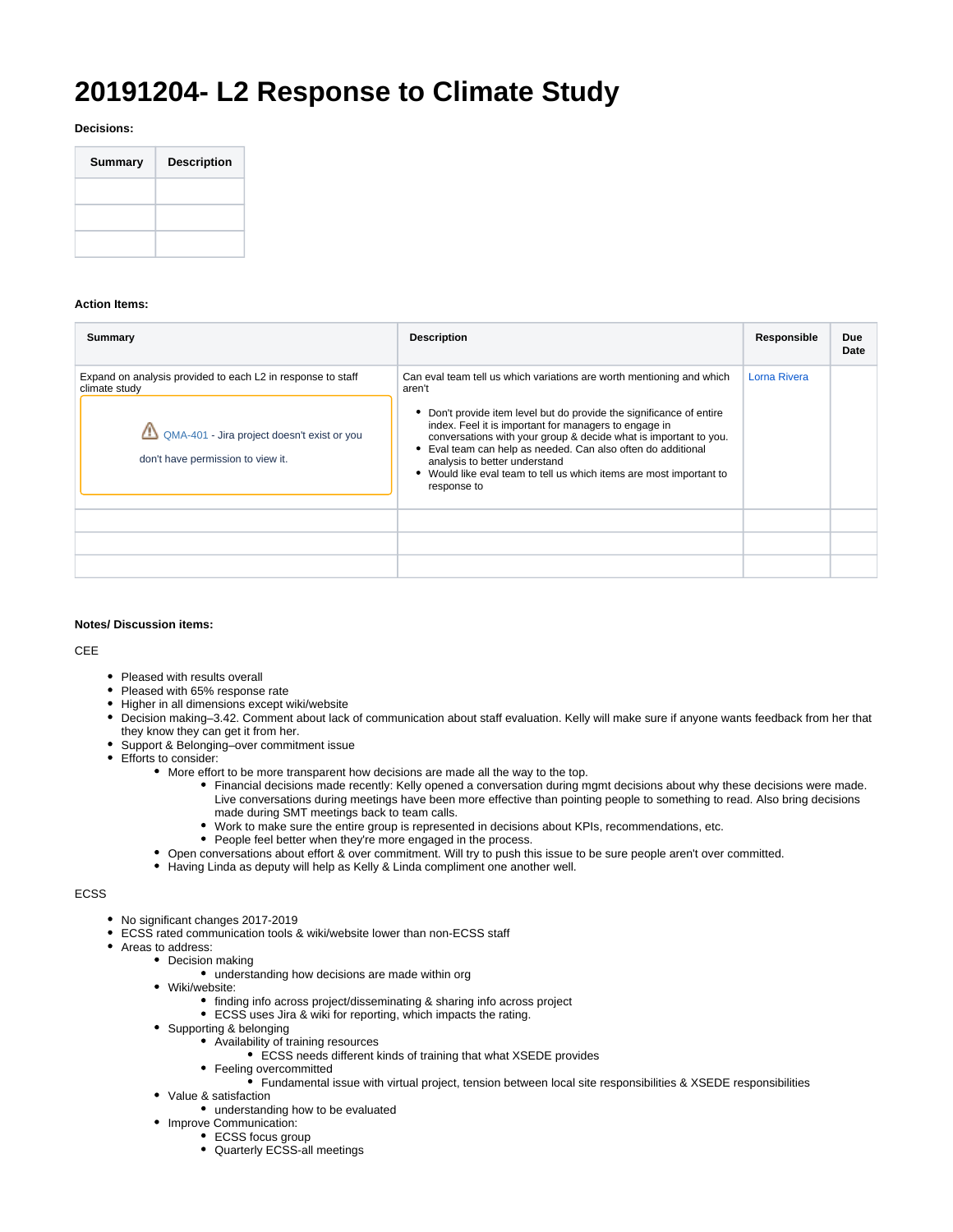- Regular updates and gathering feedback within L3 groups–need to make sure this is happening in all L3 meetings
- Implementation of optional forum/email list for staff discussions
- Desire for tool like Slack
	- XSEDE has Slack channel.
	- Prefer to avoid adding new tools. If what we have isn't working, need to understand why.
	- Need to circle back with the teams to make sure they are aware of what already exists.  $\bullet$
- Simplify reporting
	- Developed plan to streamline reporting, interactions, how people get information for reporting. Will be rolling out right after this QM
	- Single dashboard view of all reports needed with link to report page
	- Simplified templates for creating reports
- Staff training
	- Waiting on funding to pay for training. Training is in place once funds are available.
- Persistent challenges
	- Evaluation: communicate more broadly opportunity to request feedback on local performance reviews.
		- <sup>1</sup>/3 of people want this
		- 1/3 say nice but not necessary
		- 1/3 say not necessary
		- Not universal, but about 1/3 of people find it very important. L2/3s need to find out in their group who those people are and make sure they know they can request it.
		- Could send out a staff-wide communication that people can request this.
		- L3s should remind staff that they can request this. Periodic broader communication strategically timed in late spring /summer/early fall to all staff.
		- Include in onboarding.
		- Can help with overcommitment to ensure local supervisors understand extent of work XSEDE staff does for XSEDE.
		- If employee completes form evaluating their work for the year, that is a time for them to explain extent of XSEDE work and request XSEDE mgr feedback.
	- Overcommitment: Can stem from a disconnect between XSEDE work & local site work.
		- Do we have a question that asks about overcommitment in general (how does XSEDE overcommitment align with general overcommitment in their work)
		- If someone is overcommitted they might prioritize local work over XSEDE because they get more recognition.
		- Have seen more tech staff comment that they're pulled in to put out fires with non-XSEDE work so feel overcommitted to get XSEDE work done. Need to recognize this.

PgO

- Increase in all areas except website/wiki
- Highest improvement in inclusion, leadership/mgmt, value & satisfaction
- Equity: increased. Will continue to work on this
- Decision making: Look for ways to improve transparency & communication
	- Note that item on having input into decision making that impacts my work was markedly higher
- Wiki & web: PM&R to lead exploratory activities project-wide to understand main issues and take action to address
	- ER likely having issue with usability of wiki within PgO. PM team working to address this.
	- need to make sure connecting with others around project on this issue as well.
	- People mixing wiki & website index with views on reporting. Might want to consider renaming/rewording to avoid this.
- Training & HR recommendation
	- $\bullet$  Staff evaluation: make sure people are aware they can request this info
	- Training on PM tools/processes:
		- L2 PMs to work with their teams to be sure they understand processes/tool usage
	- Management training:
		- Need project wide communication that we know this request is out there and whether we're doing anything on this or not.
- Unity recommendation
	- PM&R team comes together 2x/yr during QMs (plus calls)
	- ER team has calls and has met in person when needed with positive results
	- Holly has started attending the QMs & PEARC
	- Catch up with a Colleague concept will be discussed with PM&R and ER teams to understand whether there is interest.

### XCI

- Gains except slight drop in wiki/website
	- Rely heavily on these and make improvements as needed
	- 3.9 down from 4.04 is a tiny variation.
		- Wouldn't spend a lot of time worrying about this.
	- Can eval team tell us which variations are worth mentioning and which aren't
		- Don't provide item level but do provide the significance of entire index.
			- Important for mgrs to engage in conversations with your group & decide what is important to you.
			- Eval team can help as needed. Can also often do additional analysis to better understand
	- $\bullet$ Would be nice to have eval team tell us "Out of all changes we've seen, these are what we feel are most important to respond to..."
- Decision making that relates to my work & time & effort for reporting: some changes in KPIs made by mgmt w/o input from staff & these changes require some adjustment for quarterly reports.
- Training/PD & overcommitment: made a priority to state that resources are available for training/PD. Overcommitment likely due to responsibilities at home institution as well as changing responsibilities in XSEDE
- Training often comes from somewhere other than XSEDE due to what is needed
- Wiki/website down slightly, but general satisfaction is high (around 4). Have been consistent about how we use the wiki.
- Included info in SP awareness microsurvey: some areas where we need more awareness at SPs of Use Case process.
- SP satisfaction microsurvey: once folks know about software they tend to be happier.